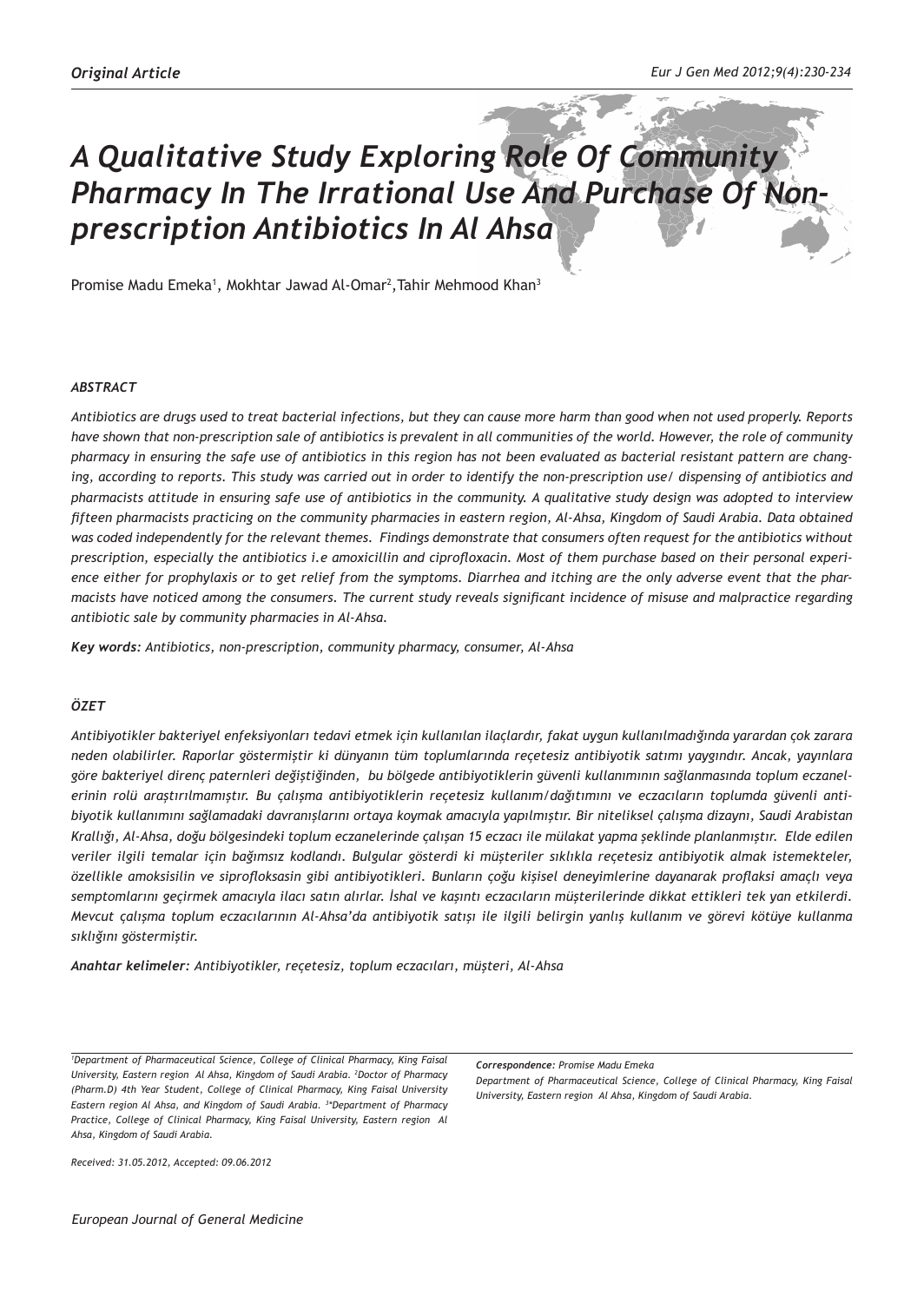# **INTRODUCTION**

Antibiotic consumption is a key factor to resistance although the relationship is complex (1). Antibiotics are perhaps the most commonly prescribed anti-infective agents by both public and private health-care sectors with 9.55 defined daily dose (DDD)/1,000 population/day. The penicillin group is the most commonly used, accounting for 47% of the total use of antibiotics (2).

Overuse of antibiotics has been reported even though the majority of these infections are caused by viruses, against which antibiotics have no clinical benefit (3,4). Furthermore, a considerable body of evidence has demonstrated cursory knowledge and negative attitudes and beliefs among consumers which may influence the antibiotic usage (5-10). In the year 2000, the World Health Organization (WHO) report three key issues for public participation in emergence of drug resistance to: 1- improving access to medical services; 2- reducing unnecessary use of antimicrobial drugs and taking a full course of treatment; and 3- not sharing medication with other people or keeping part of the course for another occasion (11). Therefore, modifying public attitudes and improving the knowledge of the people regarding antibiotics use will fall squarely on the shoulders of health care providers especially pharmacy outlets, the source of these drugs. This will be an important strategy to preserve antibiotic effectiveness in the era of resistance.

In Al Ahsa region of Saudi Arabia, the role of community pharmacy in ensuring the safe use of antibiotics in this region has not been evaluated as bacterial resistant pattern are changing. Thus this study sought to identify the non-prescription use/ dispensing of antibiotics in community pharmacy and pharmacists attitude in ensuring safe use of antibiotics in eastern province, Al Ahsa Region. Findings of this study will provide further insight in planning and developing strategies for local health education purposes.

## **MATERIAL AND METHODS**

A qualitative study design was adopted for this study. Respondents for this study were the pharmacist practicing on the community pharmacies Al-Hofuf (AH) eastern region, Al-Ahsa, Kingdom of Saudi Arabia.

# *Study Sample*

Fifteen pharmacists practicing on the community phar-

macies were approached for interview. A qualitative study design was adopted because it allows a flexible exploration of respondents' attitudes and experiences. A semi-structured interview guide was developed and used during the interview process after thorough reviewing of the literature. Fifteen community pharmacists were interviewed using the pre-defined themes.

The interviews focused on the following issues: routinely dispensed antibiotics without prescription, adverse events due to the antibiotics use over the counter and pharmacist advice to the antibiotic consumers. The pre-testing of the interview guide was evaluated using five pharmacists. Participants' demographic data were collected by using a self-administered questionnaire which was attached with the consent form. The same open-ended questions were asked to all interviewees and appropriate probing questions were used when necessary to draw out information required for the study from each of the respondents. Each interview lasted about 20 to 30 minutes and was conducted at a place and time convenient for the pharmacist in charge of the community pharmacy. All responses obtained during the interviews were audio-taped and at the end of interview were transcribed verbatim. The authors verified the tapes for its accuracy of transcription and then manually transcribed line by line for the relevant theme.

## *Ethical Approval*

A written consent was taken from the community pharmacists and the relevant hospital in charge to participate in the interview. The college of clinical pharmacy, King Faisal University, approved the study protocol. Any information that exposes the identity of the interviewee was avoided.

# **RESULTS**

Fifteen pharmacists have participated in this study. A convenient sampling method was adopted to interview the pharmacists. Nearly all the interviewees were expatriates (Egyptian) holding a bachelor degree in pharmacy (B.Pharm). In terms of job experience about 5 (33.3%) were with a job experience 2-3 years, while others 10(76.7%) were with a job experience more than five years.

Three themes were defined from the results of this study. The contents and results of the themes are ex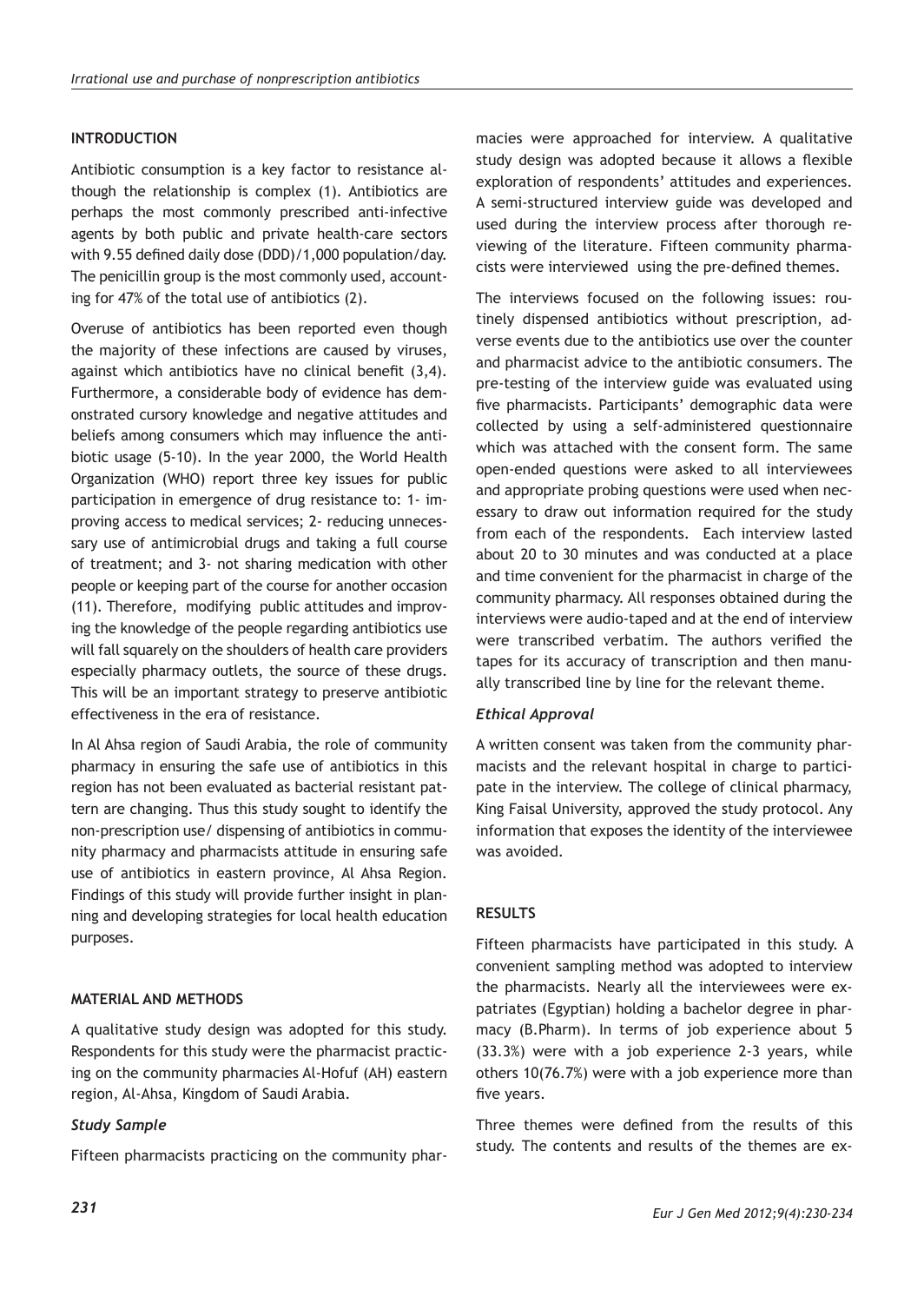plained as follow; Theme one; routine non-prescription sale of antibiotic on pharmacy.

Theme one has focused on the routine of the consumer to request antibiotics over the counter. Overall, it is seen that consumer request the non-prescription antibiotics very often.

Q- How often people come to your pharmacy to ask for antibiotics without prescription

Ph-1,4,6,8: Yah People they come very often to request antibiotics without prescription

Ph-3,5,7,8,9,11,14,15: they often come and ask about antibiotics

Q- Have you ever inquired the reason why they are purchasing antibiotics

Ph-1,4: they come often coughing or with temperature. Ph 8,11 they come and purchase only when they ill. Ph 14 many people come and ask medication for prophylaxis only, especially when there is a change in the weather.

Ph 6, 9, 15: they come and tell me about their previous experiences to use the same antibiotics for the current symptoms. Ph 13 mostly they purchase on their previous experiences.

Ph 7,10,12: they come and ask for a antibiotics for their illness and most of the time I suggest them an antibiotic that suits best as per their needs or symptoms.

Q- What are the most common antibiotic requested by the consumer without a prescription

Ph 3,5,9,11 Hum mostly they ask for Ampicillin or Amoxil®

Ph 4,6 they often come and ask for Ampicillin and Ciprofloxacin

Theme two: Side effects due to self-medication with antibiotics

The main aim of this section was to inquire the pharmacist about the adverse events reported by the consumers due to self-medication of antibiotics. In addition, the pharmacist was also questioned about the strategy adopted to manage any side effects reported due to the non-prescription antibiotics or due to the antibiotics recommended by them.

Ph 3,5, Diarrhea and rash are sometime seen with the

use of Amoxil ®

Ph 7, itching was sometime reported with the use of Ciprofloxacin

Q- In The Case If A Side Effect Is Noticed What You Will Do

Ph 3,5, Treat the symptoms because we need antibiotic to for the disease, these side effects are common and doesn't need recommendation to an expert

Ph 7, Replace the antibiotic that result side effects

Theme three: Pharmacist advice to the self-medicators

This section has explored the pharmacist advise to the self-medicatiors about the safe use of antibiotics.

Q-What you advise to the patients that come to purchase an antibiotic

Ph 2,3: I advise them that they Should complete the course even if the symptoms are relieved

Ph5: My main advice is always about the possible drugfood interactions, because it important, otherwise the rationale to use that antibiotic will be not be attained.

Ph9: Only take antibiotics when necessary

Ph 11: No need to take same antibiotics for different condition, every condition have a specific antibiotics. Irrational use of antibiotics may result in tolerance

Ph 13,15: Don't use antibiotics when there is cold , flu or nasal congestion

## **DISCUSSION**

Result showed that the respondents were all qualified Pharmacists with Bachelor of Pharmacy and job experience ranged from 1 to 7 years post qualification. From the study the respondents disclosed that a significant number, purchase antibiotics very often without prescription. As in the recent study of Bin Abdulhak et al (12), nonprescription use of antibiotics in Saudi Arabia is still rampant and further highlights the dangers of their irrational use without any formal check. Majority of the pharmacists disclosed that they sold more of ciprofloxacin to patients; some of these bought it on their advice, while the rest sold without prescription. This study further revealed that some of the consumers request antibiotics for preventive purposes. This goes to reveal that pharmacist encouraged the purchase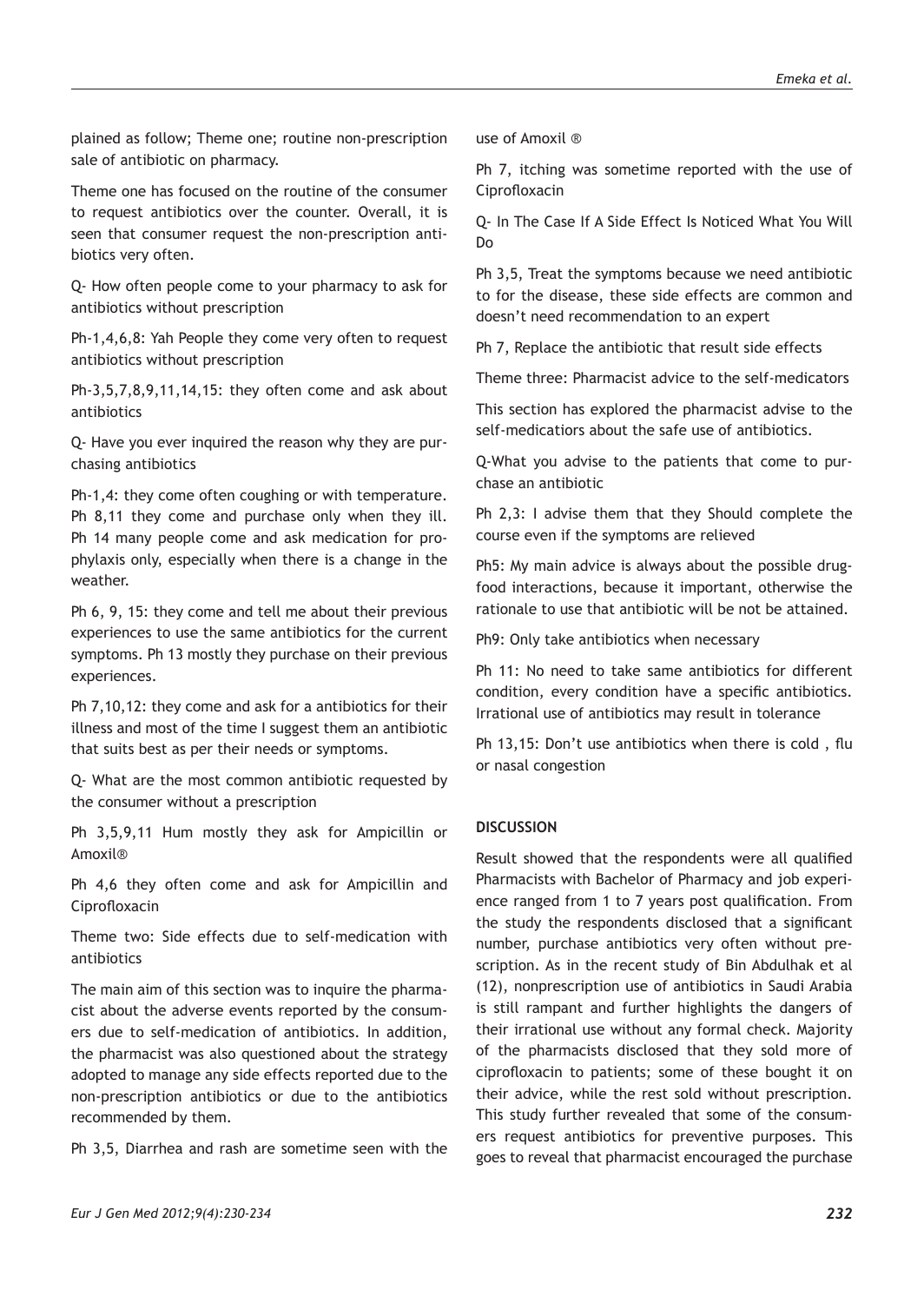of these antibiotics, acting more like sales man than professional health care providers. It is disturbing even more so as observed from this study that particular types of antibiotics, ciprofloxacin and ampicillin are sold as an all-purpose treatment for bacterial infections. From the studies conducted in Saudi Arabia by Memish et al., (13), they reported the changing pattern of all strains of Streptococcus pneumoniae resistance to penicillin, while Akhtar, et al (14) also documented an increase of bacterial resistance to ciprofloxacin using hospital isolates thus contributing to increase of resistance outbreak with the use of these agents. Part of the findings also was that pharmacist reported that most of the patients have no idea what type of antibiotics they were buying and therefore had no idea of either resistance problem or adverse effects. This attitude places the entire health of the population at risk of widespread drug resistance. Various other reports in Saudi Arabia have also shown that the pattern of microbial resistance is changing (15-17), and this will continue to an alarming level if not controlled. This will affect cost of treatment and hospitalization followed by a serious consequent emergence of multi-drug resistance strains in the likelihood of MRSA (18-22). These strains of resistant bacterial emerged due to irrational use of antibiotics particularly in the communities affected. Furthermore, the results showed that some of the pharmacists have observed adverse reaction associated with the use of antibiotics. On the question of observed adverse effect, most of the pharmacists said that they would treat the symptoms while continuing the antibiotics although few of them said they would counsel against the use of antibiotics without prescription. It then shows that counseling on use of antibiotics is grossly lacking and so people continue to purchase these antibiotics to their detriment. This observation was in accordance with the report of Bin Abdulhak et al (12). Overall, it is seen that there is an easy access for the consumers to the antibiotics in the eastern region. Community pharmacist was found willing to dispense the consumer demand which is against the rules and regulation for the dispensing of antibiotic in the kingdom.

*In conclusion,* the current study reveals significant incidence of misuse and malpractice regarding antibiotic sale by community pharmacies in Al-Ahsa, which may lead to changing pattern of microbial resistance in the region. It will be beneficial to undertake a detailed study of the pattern of drug resistance in order to ascertain the real situation of resistance caused by irrational use of antibiotics in Saudi Arabia, in general and Al-Ahsa region especially. There should be a need to correlate this type of behaviour with drug resistance rate in our community. Attempt should also be made to instill an attitude of safe antibiotic use through training of community pharmacists and enlightenment campaigns of the risk factors associated with the development of multi-drug resistance through non-prescription use.

#### *REFERENCES*

- *1. Goossens H, Guillemot D, Ferech M, et al. National campaigns to improve antibiotic use. Eur J Clin Pharmacol 2006 62: 373-9.*
- *2. Malaysian statistics on medicine (2005) Pharmaceutical Services Division and the Clinical Research Centre. Ministry of Health Malaysia. http://www.crc.gov.my/ nmus Accessed (25 January 2009).*
- *3. Ochoa C, Eiros JM, Inglada L, Vallano A, Guerra L, the Spanish Study Group on Antibiotic Treatments Assessment of antibiotic prescription in acute respiratory infections in adults. J Infect 2000 41: 73-83.*
- *4. Gonzales R, Steiner JF, Sande MA. Antibiotic prescribing for adults with colds, upper respiratory tract infections, and bronchitis by ambulatory care physicians. JAMA 1997 278: 901-4.*
- *5. Vanden Eng J, Marcus R, Hadler JL, et al., Consumer attitudes and use of antibiotics. Emerg Infect Dis 2003 9: 1128-35.*
- *6. Emslie MJ and Bond CM Public knowledge, attitudes and behaviour regarding antibiotics. Eur J Gen Pract 2003 9: 84-90.*
- *7. Hawkings NJ, Butler CC, Wood F Antibiotics in the community: A typology of user behaviours. Patient Educ Couns 2008 73:146-52.*
- *8. McNulty CAM, Boyle P, Nichols T, Clappison P, Davey J. The public's attitudes to and compliance with antibiotics. J Antimicrob Chemother 2007 60: 163-8.*
- *9. McNulty CAM, Boyle P, Nichols T, Clappison P and Davey J. Don't wear me out - the public's knowledge of and attitudes to antibiotic use. J Antimicrob Chemother 2007;59: 727-38.*
- *10. You JHS, Yau B, Choi KC, Chau CTS, Huang OR, Lee SS. Public knowledge, attitudes and behavior on antibiotic use: A telephone survey in Hong Kong. Infection 2008 36: 153-7.*
- *11. World Health Organization Report on Infectious Diseases (2000) Overcoming antimicrobial resistance. World Health Organization. http://www.who.int/infectiousdisease-report/2000.*
- *12. Aref A Bin Abdulhak, Mohamad A Al Tannir, Mohammed A Almansor, et al. Non prescribed sale of antibiotics in Riyadh, Saudi Arabia: A Cross Sectional Study. BMC*